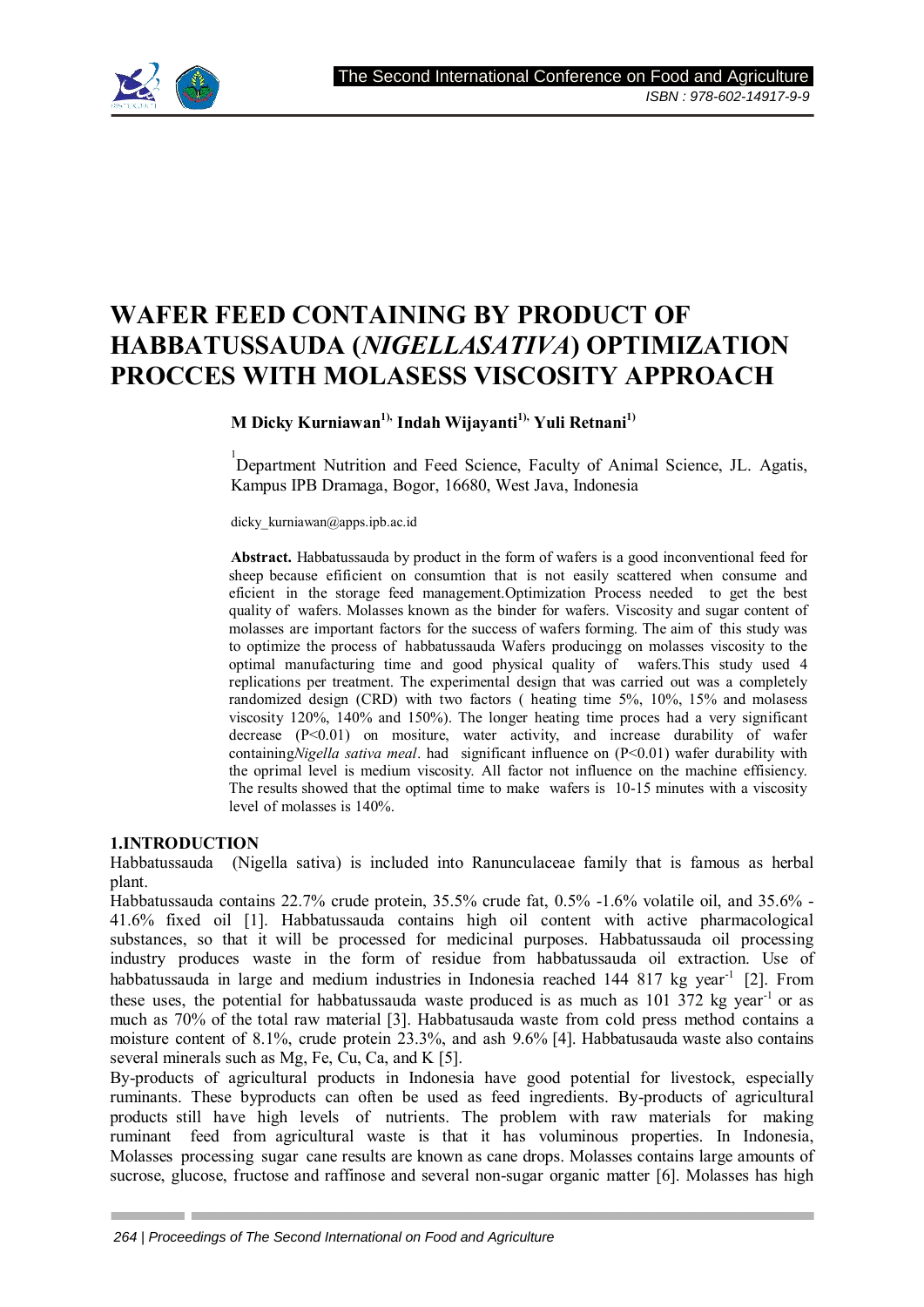

mineral calcium (Ca), um  $(K)$ , magnesium  $(Mg)$ , sodium  $(Na)$ , chlorine  $(Cl)$ , and sulfur  $(S)$  but very low phosphorus (P) and crude protein [7]. Some technology has been carried out to deal with the voluminous nature of agricultural waste feed ingredients, one of which is the formation of feed wafer. Feed wafer is a physical and mechanical feed processing technology with the principle of pressing or condensing a mixture of materials with high

temperature in a short time so as to produce a solid and square-shaped product. The square shape will facilitate the storage of materials and will improve transportation efficiency because there is no more empty space as a gap betweenmaterials. Molasses that circulate in Indonesia has very diverse qualities and prices. The quality of molasses can be determined by the high level of viscosity. Molasses that have high viscosity are considered to have high glucose levels. Glucose level influences the quality of the wafer that will be produced primarily in the process of gelatinization and heating in order to produce a sweet aroma that livestock like.

In the implementation of production, human, machine and material resources must be interpreted as limited resources, it is common for organizations not to consider the limited resources they have when preparing a production plan. The quality of the wafer is determined by the constituent material, especially the binding material, namely molasses, the heating time required the best combination to produce physical and chemical quality wafers, but by optimizing the resources it is not impossible that maximum benefits can be obtained. Then an optimization is performed to get the best results under the given cir cumstances. The ultimate goal of all these activities is to minimize the effortor maximize the desired benefits. Because the required effort or desired benefits can be expressed as a function of the decision variable, optimization can be defined as the process of finding conditions that give a minimum or maximum value of physical, chemical and storing quality of the wafer produced. The purpose of this study was to optimize the process of producing habbatussauda wafers by using a molasses viscosity level on the optimal manufacturing time to produce good quality feed wafers.

# **2. MATERIALS AND METHODS**

## 2.1 Time and Location

This research was conducted in September 2019 - Oktober 2019. The research location was the Laboratory of Animal Feed Industry Field, Faculty of Animal Science, IPB University to conduct wafer production, phyisical quality testing of wafers and machine efficiency.

# 2.2 Material

The tools used in this study were wafer machines, digital scales, durability index testing instruments, grinders and aw meters. The material used in this study is the ingredients of feed for ruminant rations and molasses.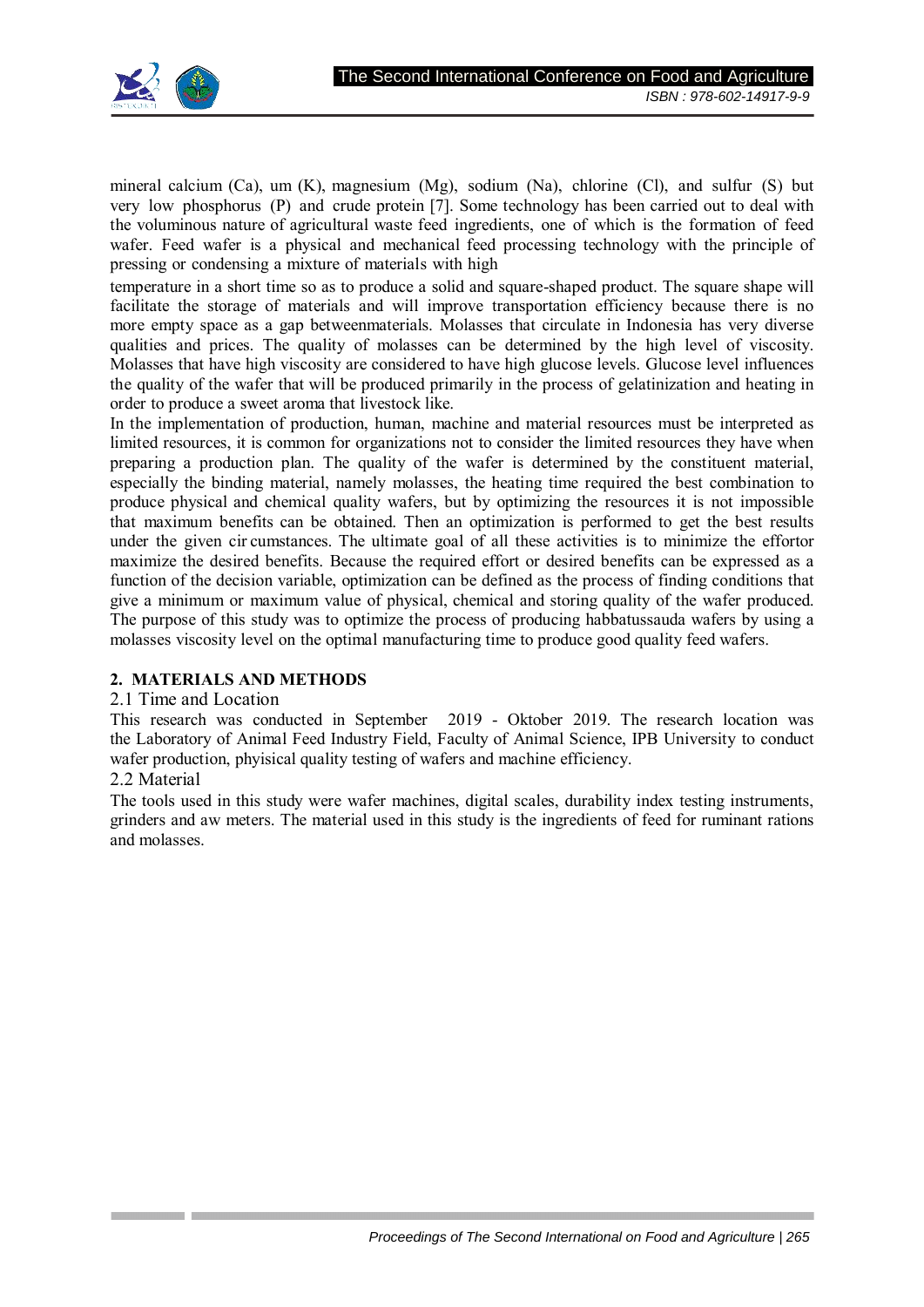

| Feed                  | $\frac{9}{6}$ |
|-----------------------|---------------|
| Habbatussauda Waste   | 28            |
| Pollard               | 35.0          |
| Onggok                | 31.5          |
| Molases               | 4.0           |
| CaCo <sub>3</sub>     | 1.0           |
| Premix                | 0.5           |
| Total                 | 100           |
| <b>Nutrient</b>       | $\frac{6}{6}$ |
| Dry Matter            | 86.72         |
| Ash                   | 5.54          |
| <b>Crude Protein</b>  | 15.59         |
| <b>Ether Extract</b>  | 2.97          |
| Crude Fiber           | 7.11          |
| Nitrogen Free Extract | 67.28         |

**Table 1.** Compotition and nutrient content as dry matter base on

Source : Barkah 2018

#### 2.3 Procedure

2.3.1 Wafer production

The procedure for making complete ration wafers from molasses for each treatment is as follows: (a) all feed raw materials were ground using a hammer mill machine to a mash size, (b) then all feed raw materials were mixed with molasses adhesive until homogeneous, until they become rations complete, (c) the complete rations was put into a 20 cm x 20 cm x 5 cm square wafer mold. After that, hot pressing was carried out at a temperature of 95-150 °C with heating time 5, 10, and 15 minutes and a pressure of 200-300 kg / cm<sup>2</sup>, (d) then cooling the wafer sheet was performed by placing the wafer in the open air for at least 24 hours until the water content and weight are constant.

## 2.3.2 Optimation Measurement

2.3.2.1 Machine efficiency

Machine efficiency can be obtainedfromused raw material in making wafers and amount of raw material to produce a finished product. Efficiency can be shown by calculation as follows:

Efficiency = Actual Output Effective Capacity

Barry Render dan Jay Heizer (2007)

## 2.3.2.2 Moisture

Moisture content was measured by using a rika moisture meter. The sample was blended with a blender then the sample was inserted into the tool. Read the scale of the water content in the instrument.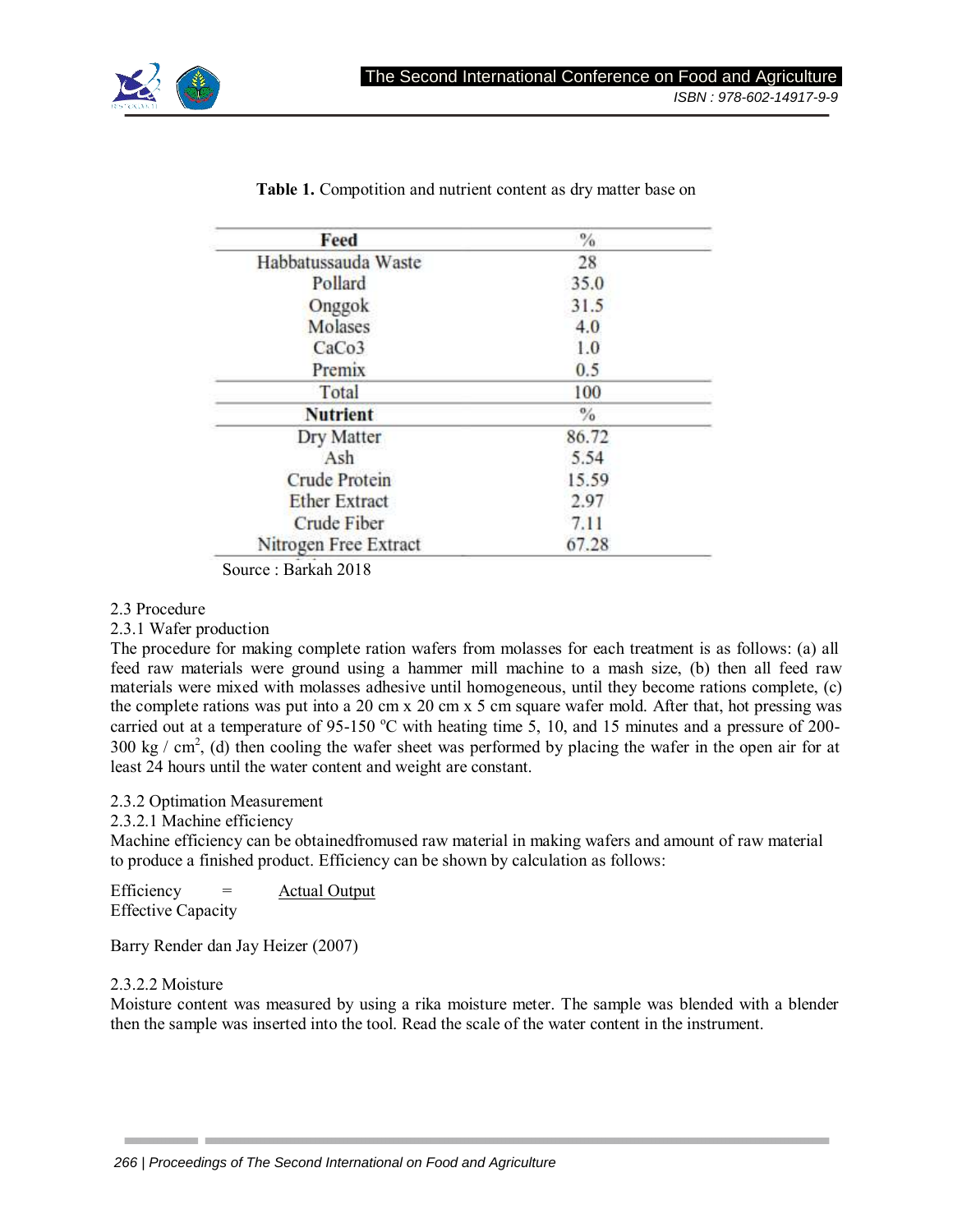

# 2.3.2.3 Water Activity

Water activity was obtained from the measurement of wafers measuring  $5 \times 5 \times 1$  cm using Aw meters for one hour of observation that had previously been calibrated by using a solution of Barium Chloride (BaCl2). The solution was left for three hours after the Aw meter needle was pulled until it showed 0.9 because BaCl2 had saturated salt humidity of 90%. The value of water activity is calculated by the formula:

Aw = Scale  $\pm$  {|temperature -20|x 0.002}

# 2.3.2.4 Wafer Durability Index (WDI)

Wafer Durability Index (WDI) test used the Pellet Durability Index (PDI) method according to [8] by using a box equipped with a rotator that was rotated for 10 minutes at a speed of 50 rpm, then the ratio between the weight of the wafer after it had been rotated was calculated to the weight of the whole wafer before it had been rotated.

# 2.4 Experimental Design

The experimental design was carried with a completely randomized factorial (3x3). Wafers with a temperature of 105 ºC, the first factor was the heating time of 5 minutes, 10 minutes and 15 minutes, and the second factor was the viscosity of molasses with a viscosity level of  $125% + 48%$  sugar content, viscosity level of  $140\% + 50\%$  sugar content and viscosity level of  $150\% + 55\%$  sugar content. This study used 4 replications per treatment. The treatment carried out in this study were:

T1V1 : Temperature 105 ºC, time 5 minute, dan molasess viscosity of 125% (glucose 48%)

T1V2 : Temperature 105 ºC, time 5 minute, dan molasess viscosity of 140% (glucose 50%) T1V3 : Temperature 105 ºC, time 5 minute, dan molasess viscosity of 150% (glucose 55%) T2V1 : Temperature 105 °C, time 10 minute, dan molasess viscosity of 125% (glucose 48%)  $T2V2$ : Temperature 105 °C, time 10 minute, dan molasess viscosity of 140% (glucose 50%) T2V3 : Temperature 105 ºC, time 10 minute, dan molasess viscosity of 150% (glucose 55%) T3V1 : Temperature 105 ºC, time 15 minute, dan molasess viscosity of 125% (glucose 48%) T3V2 : Temperature 105 ºC, time 15 minute, dan molasess viscosity of 140% (glucose 50%) T3V3 : Temperature 105 ºC, time 15 minute,dan molasess viscosity of 150% (glucose 55%)

## 2.4.1 Data Analysis

The data obtained were analyzed by using analysis of variance (ANOVA). If the data had significantly different results then duncan Test performed. The mathematical model used is based on [9].

# **Yij = μ + α +β + αβ + ε**

- Yij : The value of the observation
- μ : General mean
- α : effect of heating timetreatment
- $\beta$  i j : effect of molasess viscosity treatment
- αβ : interaction of treatment
- εij : error of treatment ij

# **3. RESULT AND DISCUSSION**

## 3.1 Wafer Quality

The heating time had a very significant influence  $(P<0.01)$  on mositure, water activity, and durability of wafer on *Nigella sativa meal*. Molasess viscosity levels had no effect on mositure and water activity but had significant influence on  $(P<0.01)$  wafer durability. There was no interaction between the heating time and the water viscosity level on the mositure, water activity and wafer durability. Data of the effect of heating time and the level of molasses viscosity on the wafer quality presented in table 2.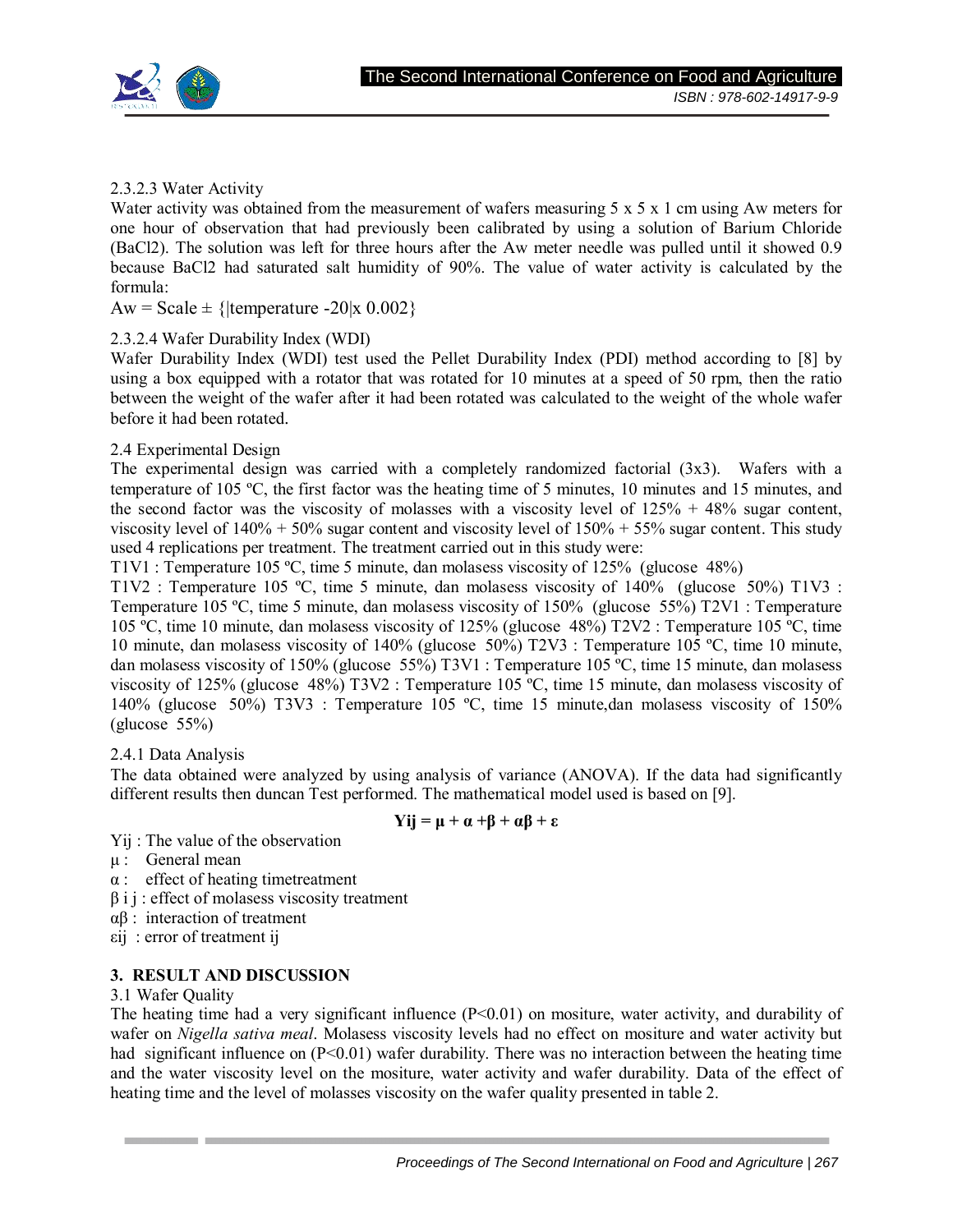

| Variabel         | Viscosity/<br>time<br>(minute) | $\overline{\mathbf{5}}$      | 10                          | 15                          | Average                       |
|------------------|--------------------------------|------------------------------|-----------------------------|-----------------------------|-------------------------------|
|                  | Low                            | $11.88 \pm 0.78$             | $11.35 \pm 0.93$            | $9.95 \pm 0.53$             | $11.05 \pm 1.09$              |
| Moisture         | Medium                         | $11.23 \pm 0.49$             | $11.4 \pm 0.96$             | $10.35 \pm 0.17$            | $10.99 \pm 0.72$              |
| $(^{0}/_{0})$    | High                           | $11.65 \pm 1.45$             | $10.83 \pm 0.52$            | $9.45 \pm 0.40$             | $10.64 \pm 1.26$              |
|                  | Average                        | $11.58 \pm 0.94^{\text{B}}$  | $11.19 \pm 0.79^{\text{B}}$ | $9.91 \pm 0.53^{\text{A}}$  |                               |
|                  | Low                            | $0.68 \pm 0.09$              | $0.62 \pm 0.04$             | $0.58 \pm 0.02$             | $0.63 \pm 0.07$               |
| WA <sup>a</sup>  | Medium                         | $0.65 \pm 0.03$              | $0.61 \pm 0.02$             | $0.59 \pm 0.02$             | $0.61 \pm 0.04$               |
|                  | High                           | $0.63 \pm 0.02$              | $0.60 \pm 0.02$             | $0.58 \pm 0.03$             | $0.61 \pm 0.02$               |
|                  | Average                        | $0.66 \pm 0.05^{\text{B}}$   | $0.61 \pm 0.02^{\text{A}}$  | $0.58 \pm 0.02^{\rm A}$     |                               |
|                  | Low                            | $51.35 \pm 14.46$            | $58.87 \pm 0.78$            | $61.17 \pm 10.19$           | $57.13 \pm 10.2^{\text{B}}$   |
| WDI <sup>b</sup> | Medium                         | $62.12 \pm 4.96$             | $67.68 \pm 2.67$            | $71.70 \pm 6.11$            | $67.16 \pm 7.02$ <sup>C</sup> |
| (%)              | High                           | $39.43 \pm 8.62$             | $48.98 \pm 5.51$            | $55.71 \pm 2.42$            | $48.04 \pm 8.87^{\text{A}}$   |
|                  | Average                        | $50.97 \pm 13.33^{\text{A}}$ | $58.51 \pm 8.61^{\text{B}}$ | $62.85 \pm 9.36^{\text{B}}$ |                               |

**Table 2.** The effect of heating time and the level of molasses viscosity on physical wafer quality

a)Wa=water activity,

b)WDI= Wafer Durability Index, low = molasses viscosity of 120%, medium= molasess viscosity of 140%,

high = molasess viscosity of 150%.

Supercript in the same line and column describes statistic significantly level  $(P<0.01)$ 

The lowest moisture was present in the 15-minutes heating time treatment. Heating influences the water

content and water activity because during the heating process the water will evaporate so that the water content in the material will be reduced. Moisture content determines the quality of the wafer feed. The higher the water content of a material will accelerate the damage of a feed ingredient. According to [10] the wafer water content of feed was 14%. The results of this study had lower levels of moisure than [10] study, this is due to the different wafer ingredients used. According to SNI (1996) the maximum moisture contained in feed ingredients is 16%. The quality of wafers in this study is quite good because it has a moisture content below 16% according to SNI recommendations (1996).

Moisture is related to the level of water activity. Water is a good growing medium for microbes. Water activity indicates the microbial activity in a material. The higher the value of water activity, the faster the damage of a feed material. The best treatment in this study is heating time of 10-15 minutes because it had lower water activty than the heating time of 5 minutes. In the 5-minutes heating process the moisture contained in a material is still high so that the microbial activity is still high compared to the 10-15- minutes heating time.

Wafer durability index (WDI) is an indicator of the success wafer production. WDI shows thepercentage of wafer strength against impact. The quality of wafer durability is measured by wafer quality during transportation. Durability or resistance to impact testing is carried out to determine which feed ingredients can withstand impact, friction, and fall during the storage and distribution process [11]. If the wafer is easily destroyed means the quality is not good because the manufacturing process is less than optimal. The best treatment of this research is the heating time of 10-15 minutes and the moderate viscosity level is 140%. During the 5 minutes heating process, the wafer is easily destroyed by its low percent durability. The process of heating that is too short causes the gelatinization process of molasses as a wafer adhesive with high glucose levels has not occurred optimally so that the wafers have not formed completely. Medium viscosity is the best viscosity in making wafers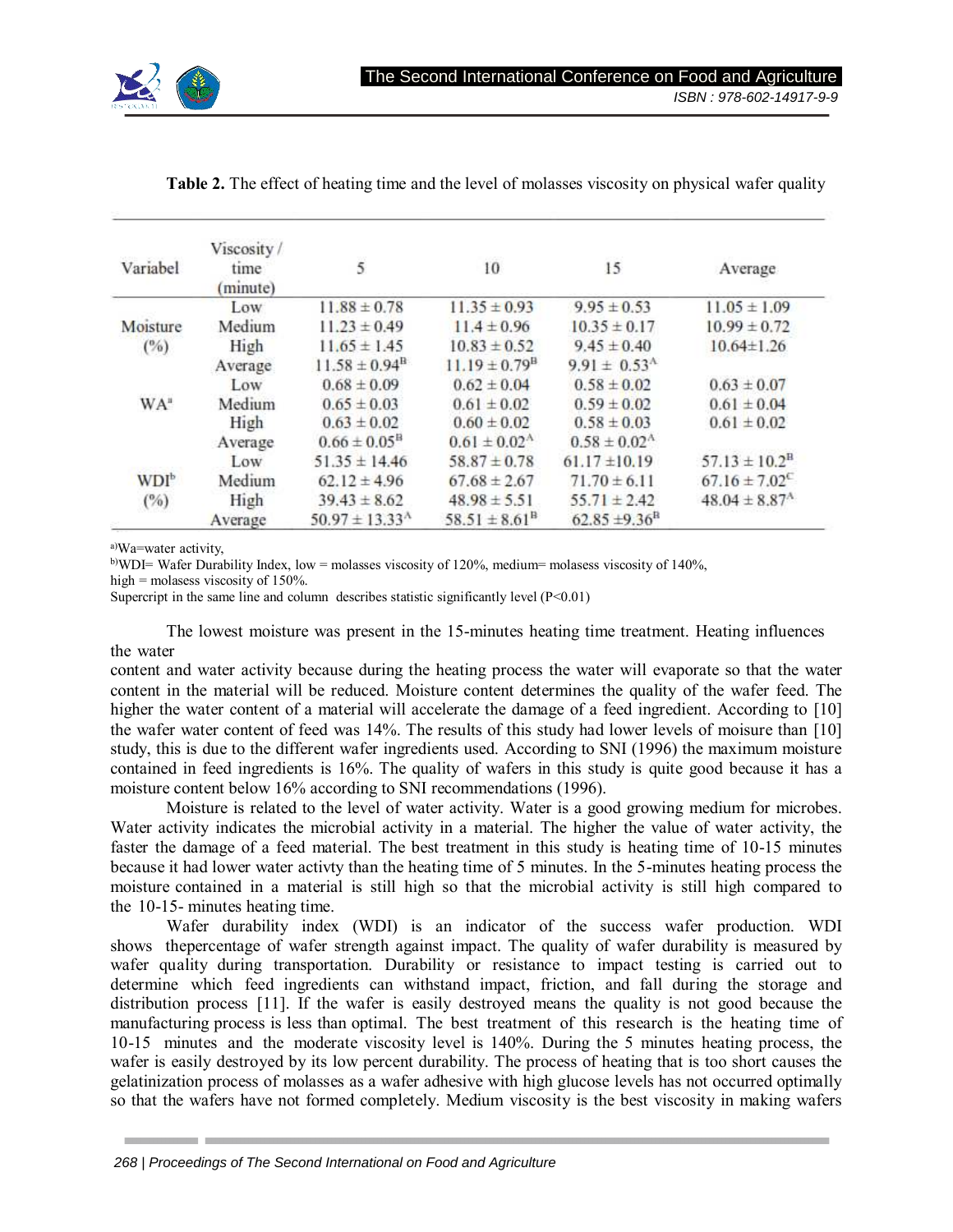for 10-15 minutes. This is thought to occur because in the viscosity the gelatinization process is running optimally. At low viscosity levels, a perfect gelatinization process has not yet occurred because the glucose level is too low, whereas at high viscosity gelatinization is not optimal because of the temperature used is not high enough or the heating time is not long. Other factors that affect durability according to are (1) the characteristics of raw materials, textures, and water, as well as the stability of material characteristics and (2) particle size [12].

3.2Machine Efficiency

Machine efficiency is measured to find out the percentage of product successfully formed by the wafer machine. The data showed that the heating time and molasess viscosity level had no significantly influence on machine efficiency. Data of the influence of heating time and molasess viscosity level on the machine efficiency is present in table 3.

|  | <b>Table 3.</b> The effect of heating time and molasess viscosity level on the efficiency machine |  |  |  |  |  |
|--|---------------------------------------------------------------------------------------------------|--|--|--|--|--|
|--|---------------------------------------------------------------------------------------------------|--|--|--|--|--|

| Variable  | Viscosity / Time |                  | 10                | 15               | Average          |
|-----------|------------------|------------------|-------------------|------------------|------------------|
|           | (minute)         |                  |                   |                  |                  |
| Machine   | $_{\text{low}}$  | $93.98 \pm 0.8$  | $94.32 \pm 0.52$  | $94.27 \pm 0.86$ | $94.18 \pm 0.69$ |
| Eficiency | Medium           | $94.66 \pm 0.72$ | $94.92 \pm 0.299$ | $94.54 \pm 0.98$ | $94.71 \pm 0.71$ |
| (%)       | High             | $94.53 \pm 0.03$ | $94.35 \pm 0.34$  | $94.58 \pm 0.88$ | $94.49 \pm 0.51$ |
|           | Average          | $94.39 \pm 0.64$ | $94.53 \pm 0.46$  | $94.46 \pm 0.84$ |                  |

 $low = molasses$  viscosity 120%,

medium= molasess viskosity 140%, high = molasess viskosity 150%.

The duration of heating time and the level of viscosity of molasses did not significantly affect the machine efficiency because it was assumed that the temperature used was the same and the composition of the wafers used was also the same. In the process of wafers production, almost all of the material formed into wafers, it's just that the quality of the wafers is different. Wafers produced in 5 minutes are more crumb than those produced in 10 or 15 minutes as presented in the table 2. Viscosity had more influence on the physical quality of the wafer than on the efficiency of the wafer-making machine. In moderate viscosity it has better wafer quality compared to those with low and high viscosity, this is allegedly due to the effect of optimization of the gelatinization process on molasses that have high glucose levels.

# **4. CONCLUSION**

The 10-15 minutes heating time is the best heating time in the wafer making process. Medium viscosity of molasses is the best viscosity in the process of making wafers. There was no interaction between the heating time and the viscosity of molasses on the quality of the wafer and the efficiency of the wafer making machine.